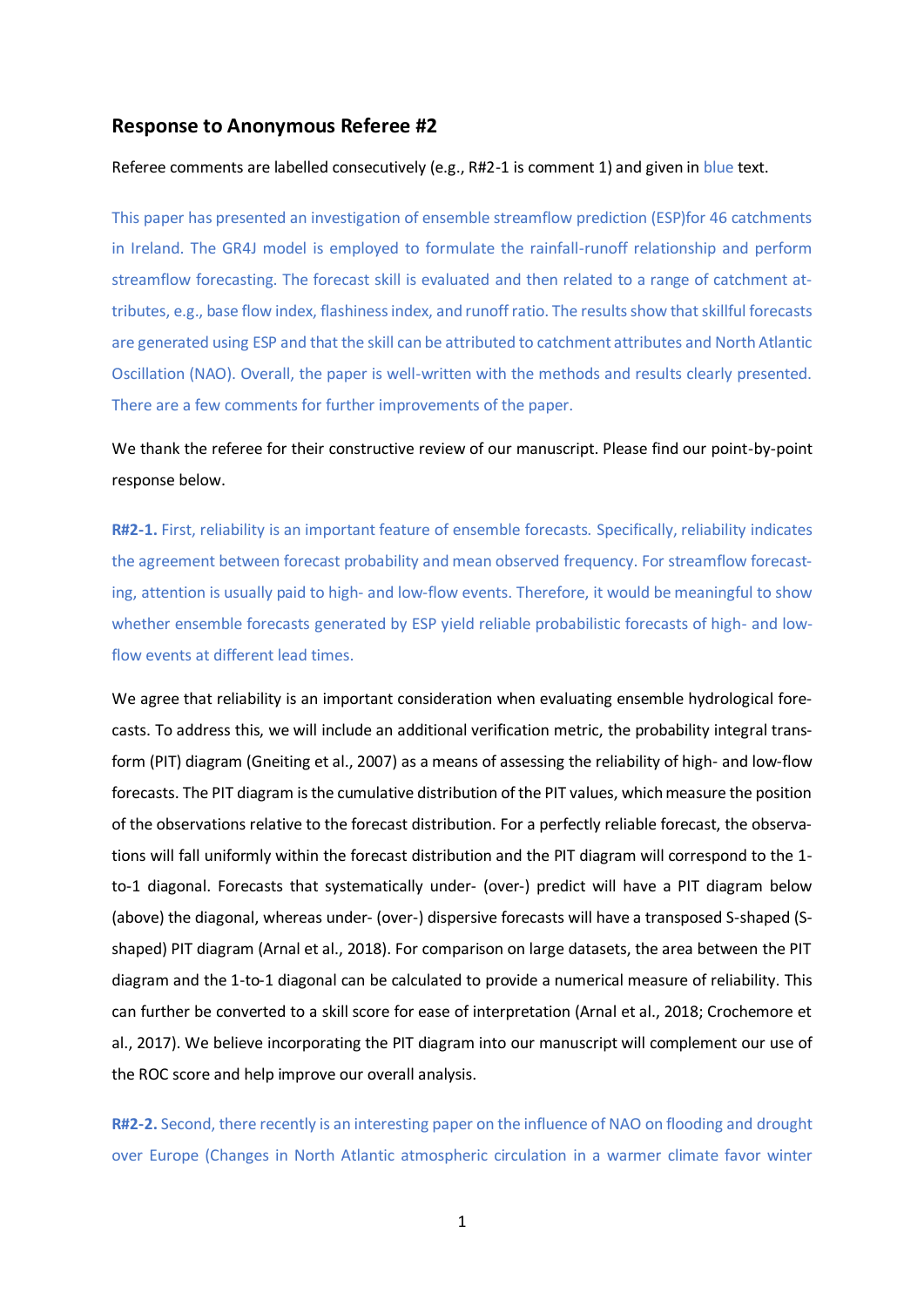flooding and summer drought over Europe, E Rousi, F Selten, S Rahmstorf, D Coumou, Journal of Climate, 2020). This paper can offer some climatological insights when relating forecast skill to NAO.

Thank you for bringing this paper to our attention. We will review its contents and revise our manuscript accordingly to include any additional insight it may provide.